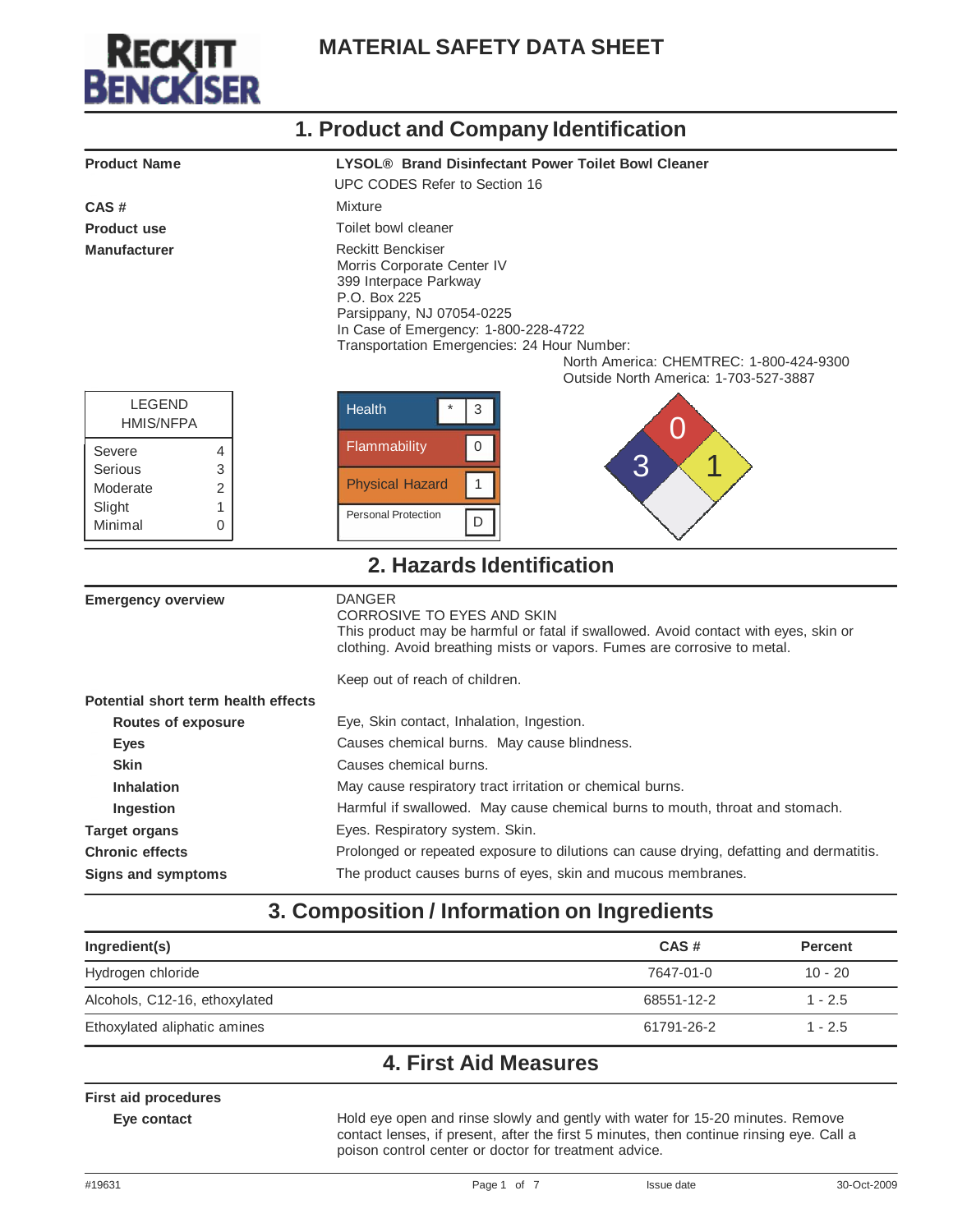| Immediately flush with cool water for 20 minutes while removing contaminated clothing<br>and shoes. Discard or wash well before reuse. Obtain medical attention if irritation<br>persists.                                                                                                                                   |
|------------------------------------------------------------------------------------------------------------------------------------------------------------------------------------------------------------------------------------------------------------------------------------------------------------------------------|
| If symptoms develop move victim to fresh air. If symptoms persist, obtain medical<br>attention.                                                                                                                                                                                                                              |
| Do not induce vomiting. If vomiting occurs naturally, have victim lean forward to reduce<br>risk of aspiration. Never give anything by mouth if victim is unconscious, or is<br>convulsing. Obtain medical attention.                                                                                                        |
| If the product is ingested, probable mucosal damage may contraindicate the use of<br>gastric lavage. Treat the affected person appropriately. Symptoms may be delayed.                                                                                                                                                       |
| If you feel unwell, seek medical advice (show the label where possible). Ensure that<br>medical personnel are aware of the material(s) involved, and take precautions to protect<br>themselves. Show this safety data sheet to the doctor in attendance. Avoid contact with<br>eyes and skin. Keep out of reach of children. |
|                                                                                                                                                                                                                                                                                                                              |

**5. Fire Fighting Measures**

| <b>Flammable properties</b>                   | Not flammable by OSHA criteria.                                                                    |  |
|-----------------------------------------------|----------------------------------------------------------------------------------------------------|--|
| <b>Extinguishing media</b>                    |                                                                                                    |  |
| Suitable extinguishing media                  | Dry chemical. Water spray. Foam.                                                                   |  |
| Unsuitable extinguishing media Not available  |                                                                                                    |  |
| <b>Protection of firefighters</b>             |                                                                                                    |  |
| Specific hazards arising from<br>the chemical | Not available                                                                                      |  |
| Protective equipment for<br>firefighters      | Firefighters should wear full protective clothing including self contained breathing<br>apparatus. |  |
| <b>Hazardous combustion products</b>          | May include and are not limited to: Hydrogen chloride. Oxides of carbon.                           |  |
| <b>Explosion data</b>                         |                                                                                                    |  |
| Sensitivity to mechanical<br>impact           | Not available                                                                                      |  |
| Sensitivity to static discharge               | Not available                                                                                      |  |

#### **6. Accidental Release Measures**

| <b>Personal precautions</b>    | Keep unnecessary personnel away. Do not touch or walk through spilled material. Do<br>not touch damaged containers or spilled material unless wearing appropriate protective<br>clothing. Keep people away from and upwind of spill/leak.                                                                                                                                                                                                                                                  |
|--------------------------------|--------------------------------------------------------------------------------------------------------------------------------------------------------------------------------------------------------------------------------------------------------------------------------------------------------------------------------------------------------------------------------------------------------------------------------------------------------------------------------------------|
| <b>Methods for containment</b> | Stop leak if you can do so without risk. Prevent entry into waterways, sewers,<br>basements or confined areas.                                                                                                                                                                                                                                                                                                                                                                             |
| Methods for cleaning up        | Before attempting clean up, refer to hazard data given above. Small spills may be<br>absorbed with non-reactive absorbent and placed in suitable, covered, labelled<br>containers. Prevent large spills from entering sewers or waterways. Contact emergency<br>services and supplier for advice. Never return spills in original containers for re-use.<br>Large Spills: Wet down with water and dike for later disposal. After removal flush<br>contaminated area thoroughly with water. |
|                                | 7. Handling and Storage                                                                                                                                                                                                                                                                                                                                                                                                                                                                    |
| <b>Handling</b>                | Use good industrial hygiene practices in handling this material. Do not get this material<br>in your eyes, on your skin, or on your clothing.                                                                                                                                                                                                                                                                                                                                              |
| <b>Storage</b>                 | Keep out of the reach of children. Store in a closed container away from incompatible                                                                                                                                                                                                                                                                                                                                                                                                      |

materials.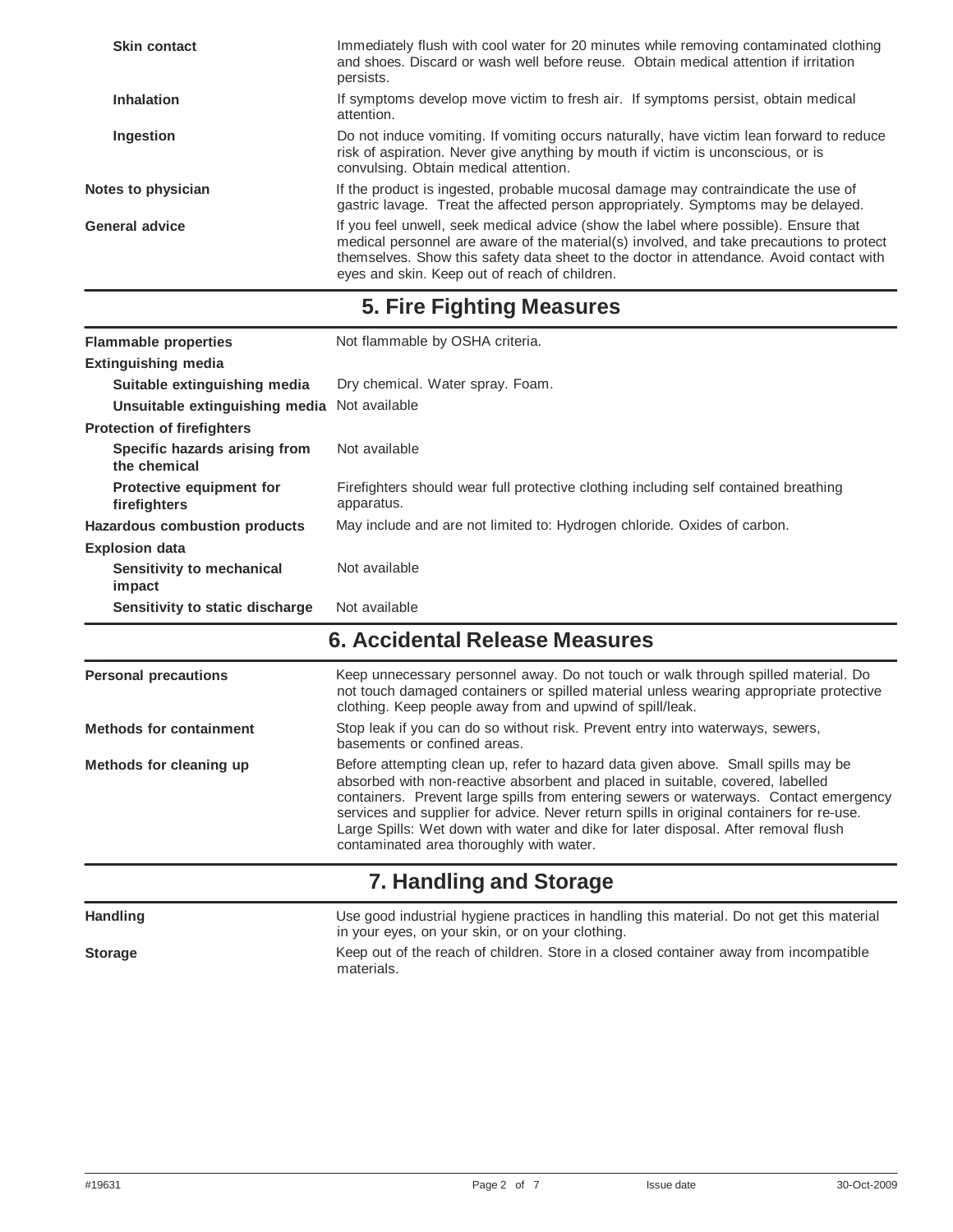# **8. Exposure Controls / Personal Protection**

| <b>Exposure limits</b>        |                                                                                                                                                                                                                                                                              |  |
|-------------------------------|------------------------------------------------------------------------------------------------------------------------------------------------------------------------------------------------------------------------------------------------------------------------------|--|
| Ingredient(s)                 | <b>Exposure Limits</b>                                                                                                                                                                                                                                                       |  |
| Alcohols, C12-16, ethoxylated | <b>ACGIH-TLV</b>                                                                                                                                                                                                                                                             |  |
|                               | Not established                                                                                                                                                                                                                                                              |  |
|                               | <b>OSHA-PEL</b>                                                                                                                                                                                                                                                              |  |
|                               | Not established                                                                                                                                                                                                                                                              |  |
| Ethoxylated aliphatic amines  | <b>ACGIH-TLV</b>                                                                                                                                                                                                                                                             |  |
|                               | Not established                                                                                                                                                                                                                                                              |  |
|                               | <b>OSHA-PEL</b>                                                                                                                                                                                                                                                              |  |
|                               | Not established                                                                                                                                                                                                                                                              |  |
| Hydrogen chloride             | <b>ACGIH-TLV</b>                                                                                                                                                                                                                                                             |  |
|                               | Ceiling: 2 ppm                                                                                                                                                                                                                                                               |  |
|                               | <b>OSHA-PEL</b>                                                                                                                                                                                                                                                              |  |
|                               | Ceiling: 5 ppm                                                                                                                                                                                                                                                               |  |
| <b>Engineering controls</b>   | General ventilation normally adequate.                                                                                                                                                                                                                                       |  |
| Personal protective equipment |                                                                                                                                                                                                                                                                              |  |
| Eye / face protection         | Wear chemical goggles.<br>Emergency responders should wear full eye and face protection.                                                                                                                                                                                     |  |
| <b>Hand protection</b>        | Rubber gloves. Confirm with a reputable supplier first.<br>Emergency responders should wear impermeable gloves.                                                                                                                                                              |  |
| Skin and body protection      | Emergency responders should wear impermeable clothing and footwear when<br>responding to a situation where contact with the liquid is possible.                                                                                                                              |  |
| <b>Respiratory protection</b> | Where exposure guideline levels may be exceeded, use an approved NIOSH respirator.<br>Emergency responders should wear self-contained breathing apparatus (SCBA) to avoid<br>inhalation of vapours generated by this product during a spill or other clean-up<br>operations. |  |
|                               | General hygiene considerations Handle in accordance with good industrial hygiene and safety practice. When using do<br>not eat or drink. Wash hands before breaks and immediately after handling the product.                                                                |  |

# **9. Physical and Chemical Properties**

| Appearance                                        | Clear.                          |
|---------------------------------------------------|---------------------------------|
| Color                                             | <b>Blue</b>                     |
| <b>Form</b>                                       | Liquid                          |
| Odor                                              | Wintergreen                     |
| <b>Odor threshold</b>                             | Not available                   |
| <b>Physical state</b>                             | Liquid                          |
| pH                                                | $<$ 1 (Acidic)                  |
| <b>Freezing point</b>                             | Not available                   |
| Pour point                                        | Not available                   |
| <b>Boiling point</b>                              | Not available                   |
| <b>Flash point</b>                                | > 93.33 °C (> 200 °F) Tagliabue |
| <b>Evaporation rate</b>                           | Not available                   |
| Flammability limits in air, lower, %<br>by volume | Not available                   |
| Flammability limits in air, upper, %<br>by volume | Not available                   |
| Vapor pressure                                    | Not available                   |
| Vapor density                                     | Not available                   |
| Specific gravity                                  | Not available                   |
| Octanol/water coefficient                         | Not available                   |
| Solubility (H2O)                                  | Complete                        |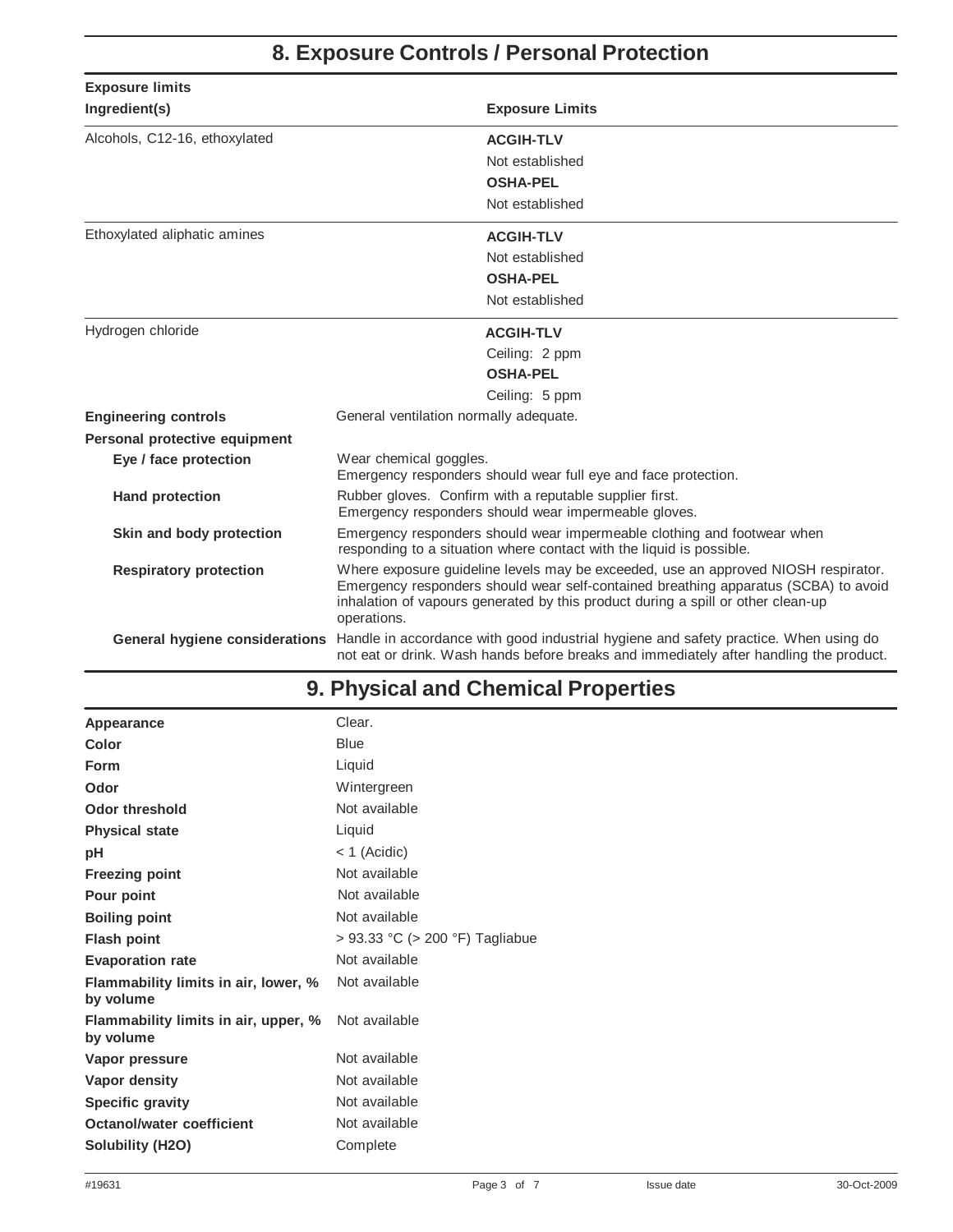#### **10. Stability and Reactivity**

| <b>Chemical stability</b>          | Stable under recommended storage conditions.                                                                                                               |  |
|------------------------------------|------------------------------------------------------------------------------------------------------------------------------------------------------------|--|
| <b>Conditions to avoid</b>         | Do not mix with other chemicals.<br>Reacts violently with alkaline material. This product may react with reducing agents.<br>Fumes are corrosive to metal. |  |
| Incompatible materials             | Bases. Reducing agents.                                                                                                                                    |  |
| Hazardous decomposition products   | May include and are not limited to:                                                                                                                        |  |
| Possibility of hazardous reactions | Hazardous polymerization does not occur.                                                                                                                   |  |

# **11. Toxicological Information**

| <b>Acute effects</b>                                   | Acute LD50: 1350 mg/kg, Rat, Oral<br>Acute LD50: >2000 mg/kg, Rabbit, Dermal |                                             |  |
|--------------------------------------------------------|------------------------------------------------------------------------------|---------------------------------------------|--|
| <b>Component analysis - LC50</b>                       |                                                                              |                                             |  |
| Ingredient(s)                                          | <b>LC50</b>                                                                  |                                             |  |
| Alcohols, C12-16, ethoxylated                          | Not available                                                                |                                             |  |
| Ethoxylated aliphatic amines                           | Not available                                                                |                                             |  |
| Hydrogen chloride                                      | 935 ppm mouse; 3124 mg/l/4h rat                                              |                                             |  |
| <b>Component analysis - Oral LD50</b>                  |                                                                              |                                             |  |
| Ingredient(s)                                          |                                                                              | <b>LD50</b>                                 |  |
| Alcohols, C12-16, ethoxylated                          | 1380 mg/kg rat                                                               |                                             |  |
| Ethoxylated aliphatic amines                           | 620 mg/kg rat                                                                |                                             |  |
| Hydrogen chloride                                      | 900 mg/kg rabbit; 700 mg/kg rat                                              |                                             |  |
| <b>Effects of acute exposure</b>                       |                                                                              |                                             |  |
| Eye                                                    | Causes chemical burns. May cause blindness.                                  |                                             |  |
| <b>Skin</b>                                            | Causes chemical burns.                                                       |                                             |  |
| <b>Inhalation</b>                                      | May cause respiratory tract irritation or chemical burns.                    |                                             |  |
| Ingestion                                              | Harmful if swallowed. May cause chemical burns to mouth, throat and stomach. |                                             |  |
| <b>Sensitization</b>                                   | The finished product is not expected to have chronic health effects.         |                                             |  |
| <b>Chronic effects</b>                                 | The finished product is not expected to have chronic health effects.         |                                             |  |
| Carcinogenicity                                        | The finished product is not expected to have chronic health effects.         |                                             |  |
| <b>ACGIH - Threshold Limit Values - Carcinogens</b>    |                                                                              |                                             |  |
| Hydrogen chloride<br>IARC - Group 3 (Not Classifiable) | 7647-01-0                                                                    | A4 - Not Classifiable as a Human Carcinogen |  |
| Hydrogen chloride                                      | 7647-01-0<br>Monograph 54 [1992]                                             |                                             |  |
| <b>Mutagenicity</b>                                    | The finished product is not expected to have chronic health effects.         |                                             |  |
| <b>Reproductive effects</b>                            | The finished product is not expected to have chronic health effects.         |                                             |  |
| <b>Teratogenicity</b>                                  | The finished product is not expected to have chronic health effects.         |                                             |  |
| <b>Synergistic Materials</b>                           | Not available                                                                |                                             |  |

#### **12. Ecological Information**

| <b>Ecotoxicity</b>                                |         | Bulk quantities, if spilled, may be toxic to aquatic organisms, fish, birds and mammals.<br>control and clean up all exterior spills and prevent liquid from entering any streams,<br>rivers, lakes and all other bodies of water. |
|---------------------------------------------------|---------|------------------------------------------------------------------------------------------------------------------------------------------------------------------------------------------------------------------------------------|
| <b>Ecotoxicity - Freshwater Fish Species Data</b> |         |                                                                                                                                                                                                                                    |
| Lhudsonon oblosido                                | 7017010 | 00 Ust OFO Cambusia official 200 mail Istorial                                                                                                                                                                                     |

| Hydrogen chloride                     | 7647-01-0     | 96 Hr LC50 Gambusia affinis: 282 mg/L [static] |
|---------------------------------------|---------------|------------------------------------------------|
| <b>Environmental effects</b>          | Not available |                                                |
| <b>Aquatic toxicity</b>               | Not available |                                                |
| Persistence / degradability           | Not available |                                                |
| <b>Bioaccumulation / accumulation</b> | Not available |                                                |

space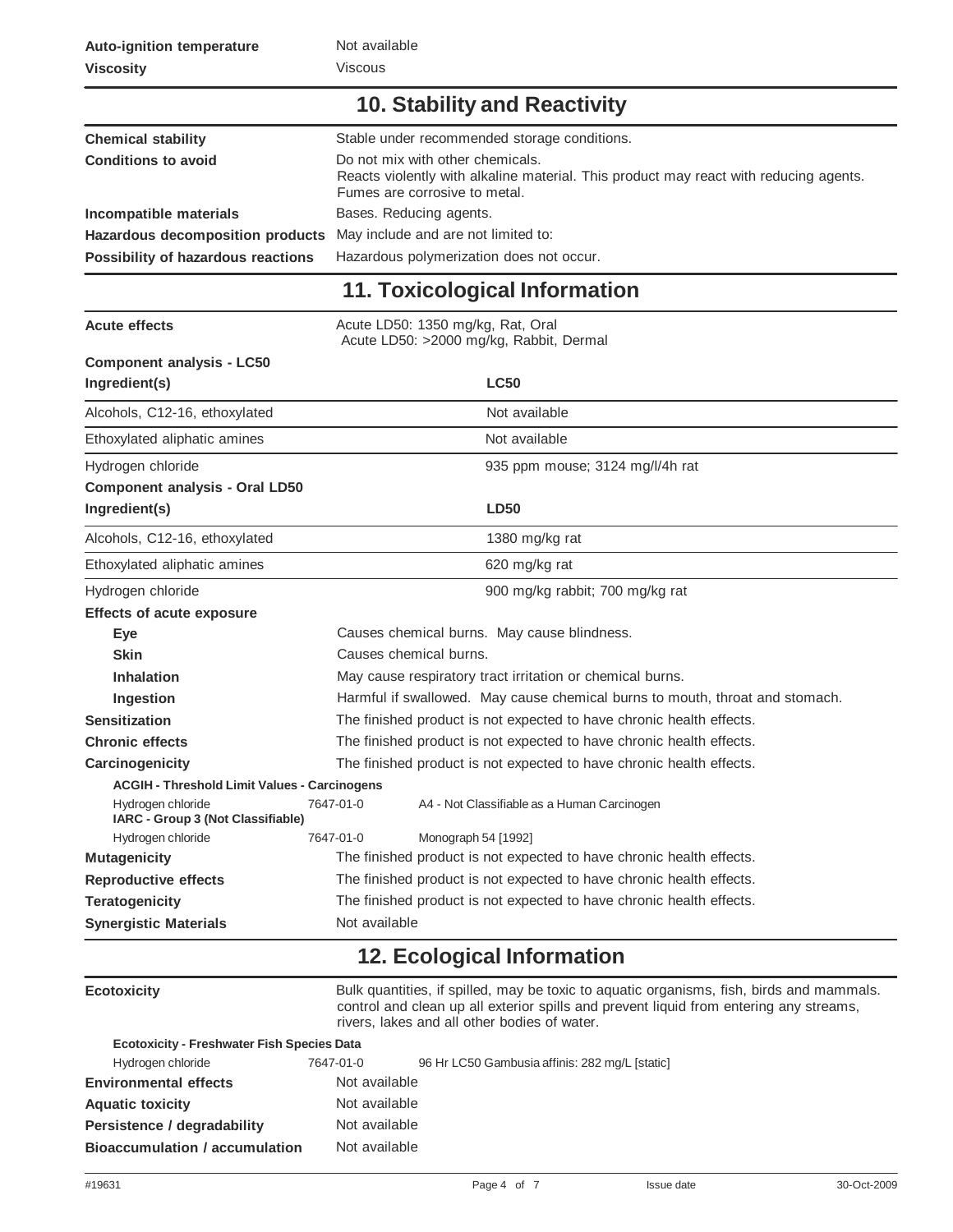**Partition coefficient Not available Mobility in environmental media** Not available **Chemical fate information** Not available

#### **13. Disposal Considerations**

| Waste codes                              | Not available                                          |
|------------------------------------------|--------------------------------------------------------|
| <b>Disposal instructions</b>             | Dispose in accordance with all applicable regulations. |
| Waste from residues / unused<br>products | Not available                                          |
| Contaminated packaging                   | Not available                                          |
|                                          |                                                        |

#### **14. Transport Information**

#### **U.S. Department of Transportation (DOT)**

UN 1789, Hydrochloric Acid Solution, Class 8, PG II, Re-Classed as Consumer Commodity ORM-D

**Transportation of Dangerous Goods (TDG - Canada)**

UN 1789, Hydrochloric Acid Solution, Class 8, PG II, Re-Classed as Consumer Commodity / Limited Quantity

**IMDG (Marine Transport)**

UN 1789, Hydrochloric Acid Solution, Class 8, PG II, Limited Quantity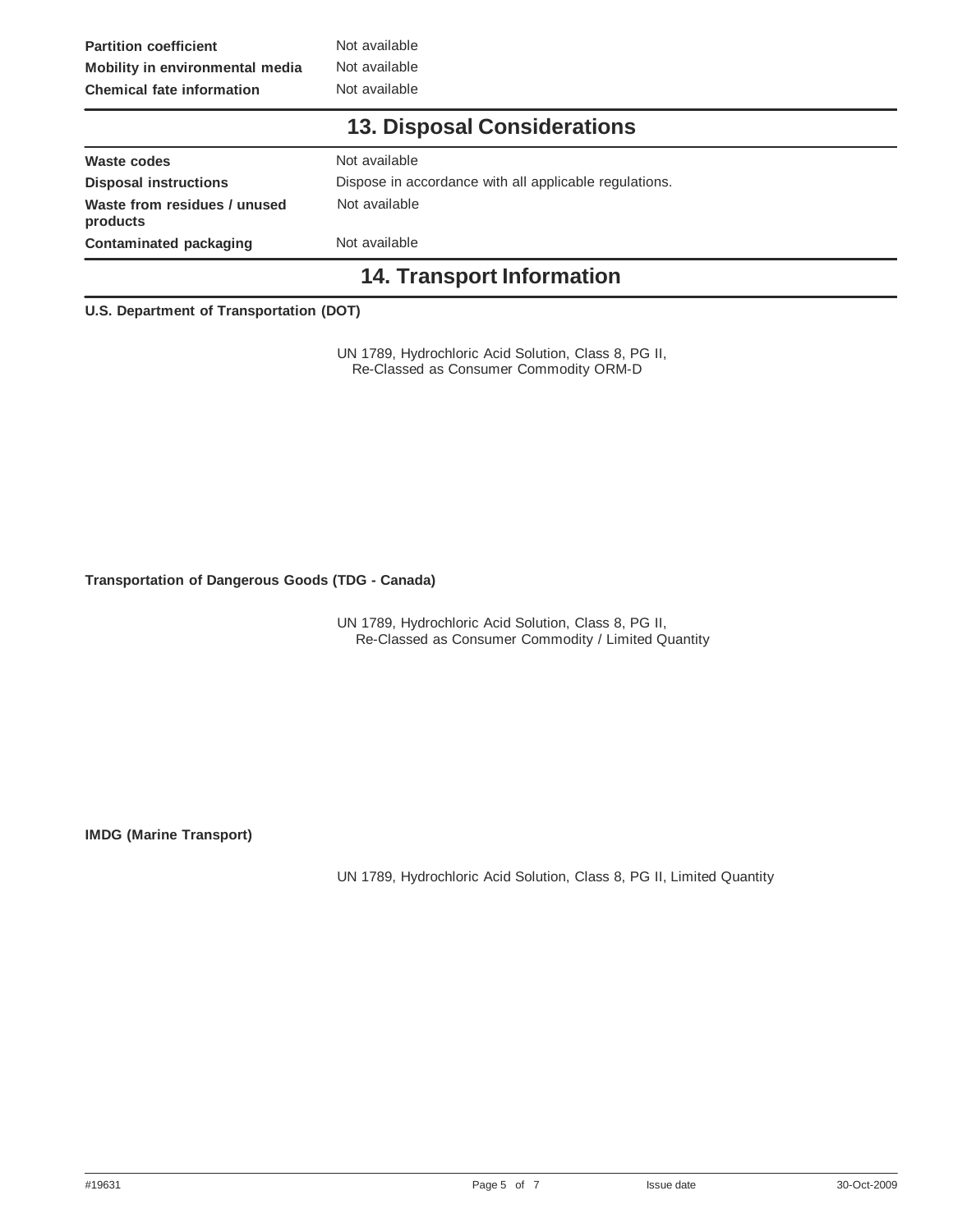